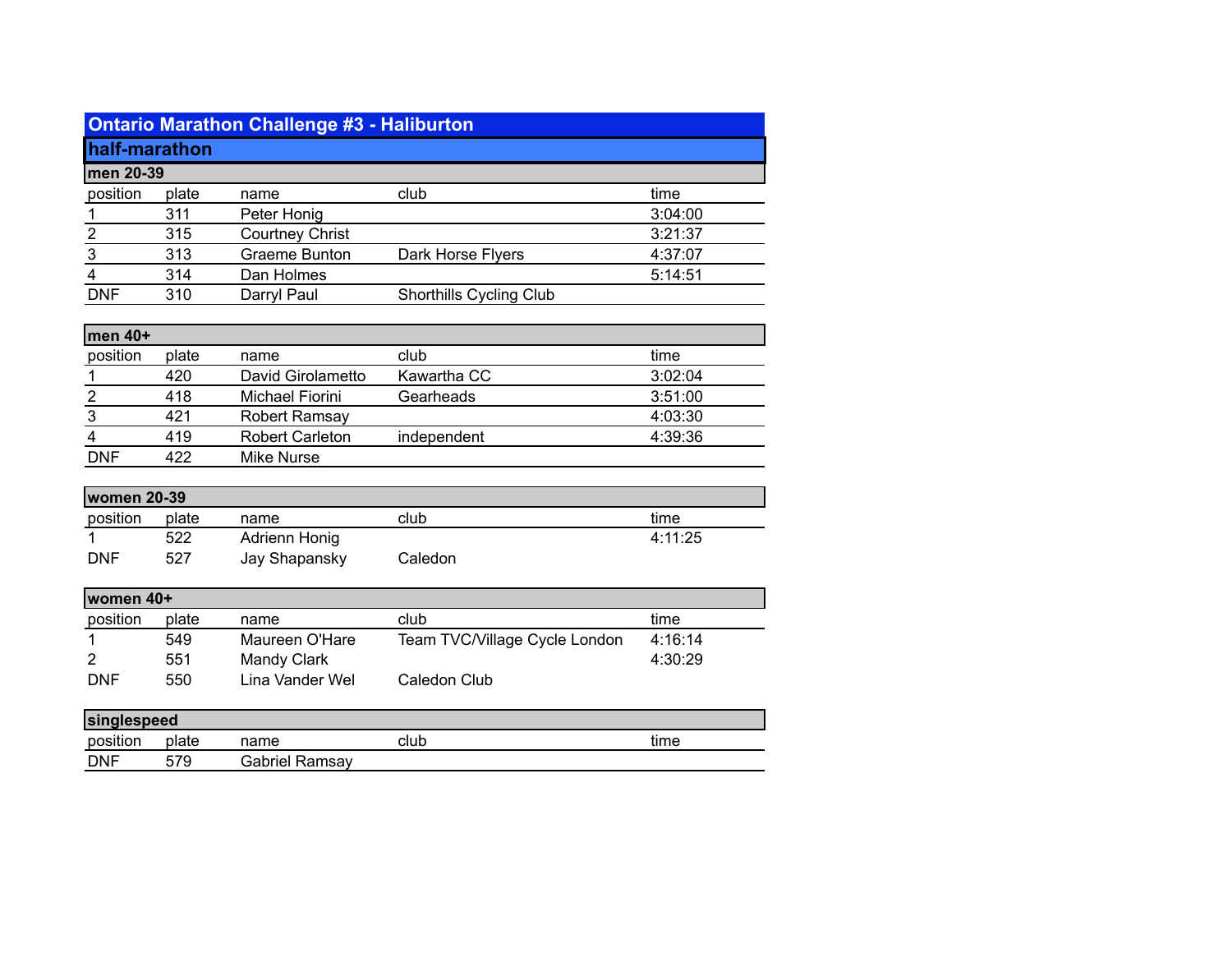|                         |       | <b>Ontario Marathon Challenge #3 - Haliburton</b> |                                   |         |
|-------------------------|-------|---------------------------------------------------|-----------------------------------|---------|
| marathon                |       |                                                   |                                   |         |
| men < 40                |       |                                                   |                                   |         |
| position                | plate | name                                              | club                              | time    |
| 1                       | 1     | <b>Tim Carleton</b>                               | <b>Trek Store Race Team</b>       | 4:26:50 |
| $\overline{\mathbf{c}}$ | 34    | <b>Curtis Donnahee</b>                            | Speed River Cycling Club          | 5:36:17 |
| 3                       | 35    | Kevin Webster                                     | Markham Cyclepath                 | 6:10:07 |
| $\overline{4}$          | 33    | Ryan Jakob                                        | Shorthills Cycling Club Race Team | 6:28:00 |
| <b>DNF</b>              | 31    | <b>Michael Bowen</b>                              |                                   |         |
| <b>DNF</b>              | 28    | Craig Hoddy                                       |                                   |         |
| <b>DNF</b>              | 30    | Paul Wood                                         | <b>MBRL</b>                       |         |
| <b>DNF</b>              | 32    | <b>Trevor Montague</b>                            | <b>Brant Cycle</b>                |         |
| <b>DNF</b>              | 10    | Jeff Kerton                                       | Shorthills Cycling Club Race Team |         |
|                         |       |                                                   |                                   |         |
| men 40+                 |       |                                                   |                                   |         |
| position                | plate | name                                              | club                              | time    |
| <u> 1</u>               | 136   | Michael Mazza                                     | Markham Cyclepath                 | 5:04:00 |
| $\overline{2}$          | 137   | Jim Brogden                                       | <b>Speed River</b>                | 5:18:16 |
| $\overline{3}$          | 101   | <b>Terry Vanden Heuvel</b>                        |                                   | 5:23:33 |
| 4                       | 135   | Don Burnie                                        |                                   | 5:36:45 |
| 5                       | 141   | Craig Vedova                                      | CoachChris.ca/Ted Velikonia       | 6:00:47 |
| 6                       | 106   | David Wright                                      | Euro-Sports.ca/Foodery            | 6:40:42 |
| 7                       | 140   | <b>Ron Stadnik</b>                                | <b>True North</b>                 | 6:49:40 |
| 8                       | 144   | <b>Emanuel Martins</b>                            |                                   | 7:28:24 |
| 9                       | 142   | <b>Mike Bayliss</b>                               |                                   | 7:28:25 |
| 10                      | 138   | <b>Garnett Abbey</b>                              | D'Ornellas Racing Team            | 7:30:04 |
| <b>DNF</b>              | 139   | <b>Glenn Cameron</b>                              | <b>Sound Solutions</b>            |         |

| women <40  |       |                 |                                     |      |  |
|------------|-------|-----------------|-------------------------------------|------|--|
| position   | plate | name            | club                                | time |  |
|            | 229   | Tanva Hanham    | Tall Tree Cycles/Steelwool Bicycles |      |  |
| <b>DNF</b> | 230   | Leslie Macumber |                                     |      |  |